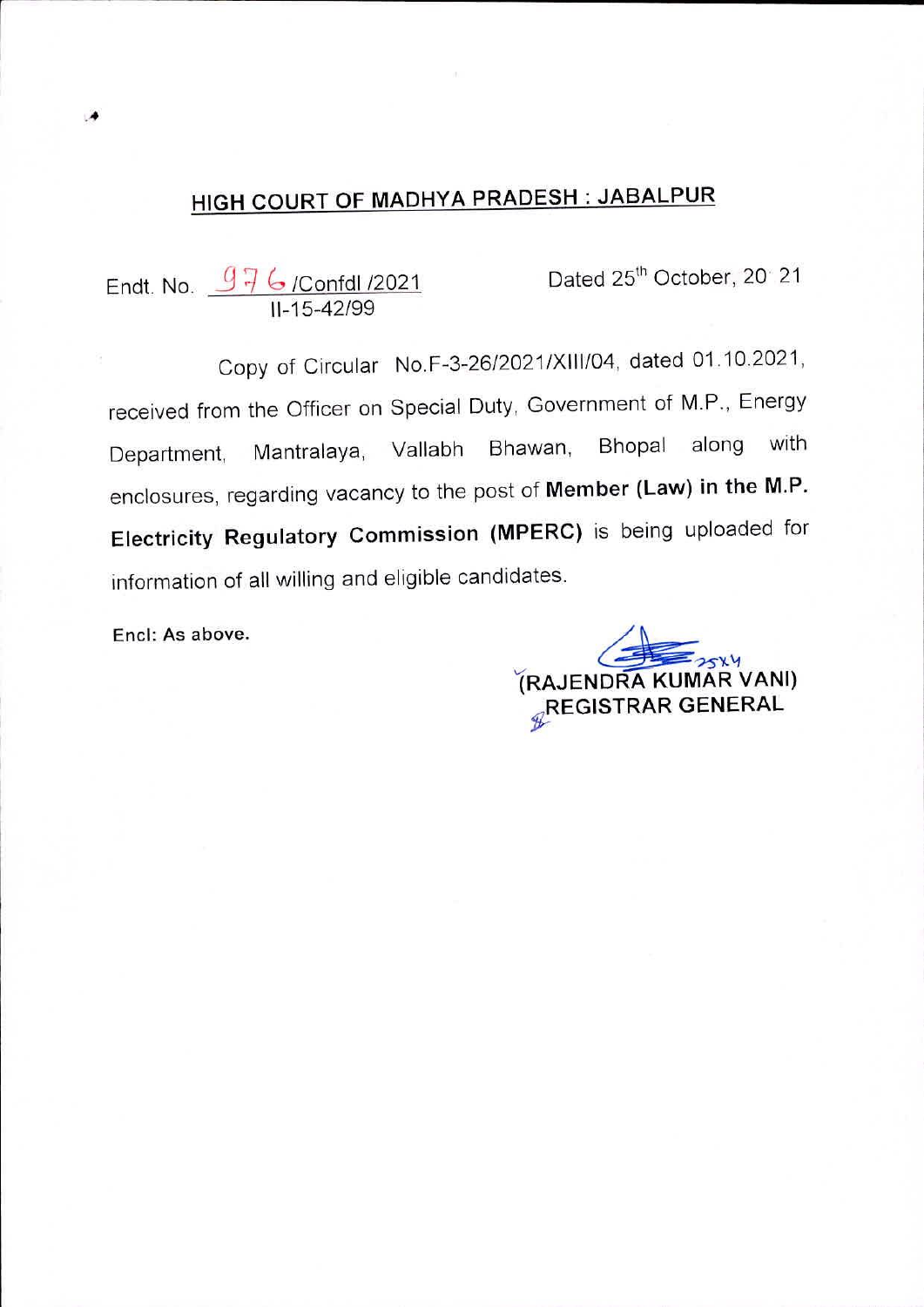

## Government of Madhya Pradesh Energy Department Mantralaya, Vallabh Bhavan

Bhopal, Dated<br>No. F-3-26 /2021/XIII/04 **Bhopal**, Dated Bhopal, Dated **No. F-3-26** /2021

4

#### PUBLIC NOTICE

## Sub: Appointment on the post of Member (Law), Madhya Pradesh Electricity Regulatory Commission (MPERC) - Inviting applications.

Madhya Pradesh Electricity Regulatory Commission (MPERC) has been constituted with a Chairperson and two Members. The post of Member (Law) of MPERC is falling vacant with effect from 10.12.2021 due to retirement of existing Member. It has been decided to invite applications from the interested eligible person for selection to the post of Member (Law) in MPERC

- 2. Qualification for appointment of Member (Law) :-
- The Member (Law) shall be person of ability, integrity and standing who have adequate knowledge of, and have shown capacity in, dealing withf problems relating to engineering, finance, commerce, economics, law or management. (a)
- The Member (Law) shall be a person, who is, or has been holding a judicia office or is a person possessing professional qualifications with substantial experience in the practice of law, who has the requisite qualifications to have (b) been appointed as a Judge of the High Court or a District Judge.
- (c)
- The Member (Law) shall not hold any other office.<br>The Member (Law) shall not be eligible for re-appointment as Member (Law) in **(d)**
- Madhya Pradesh Electricity Regulatory Commission.<br>The Member (Law) shall hold the post for a term of 5 (five) years from the date (e) he/she joins the office or till he/she attains the age of 65 years, whichever is earlier.

If the applicant is working in any organization then the candidates will have to furnish following documents / information through the organization in which they are serving :-

- Up to date and complete ACR for 5 years. (a)
- Vigilance clearance certificate (b)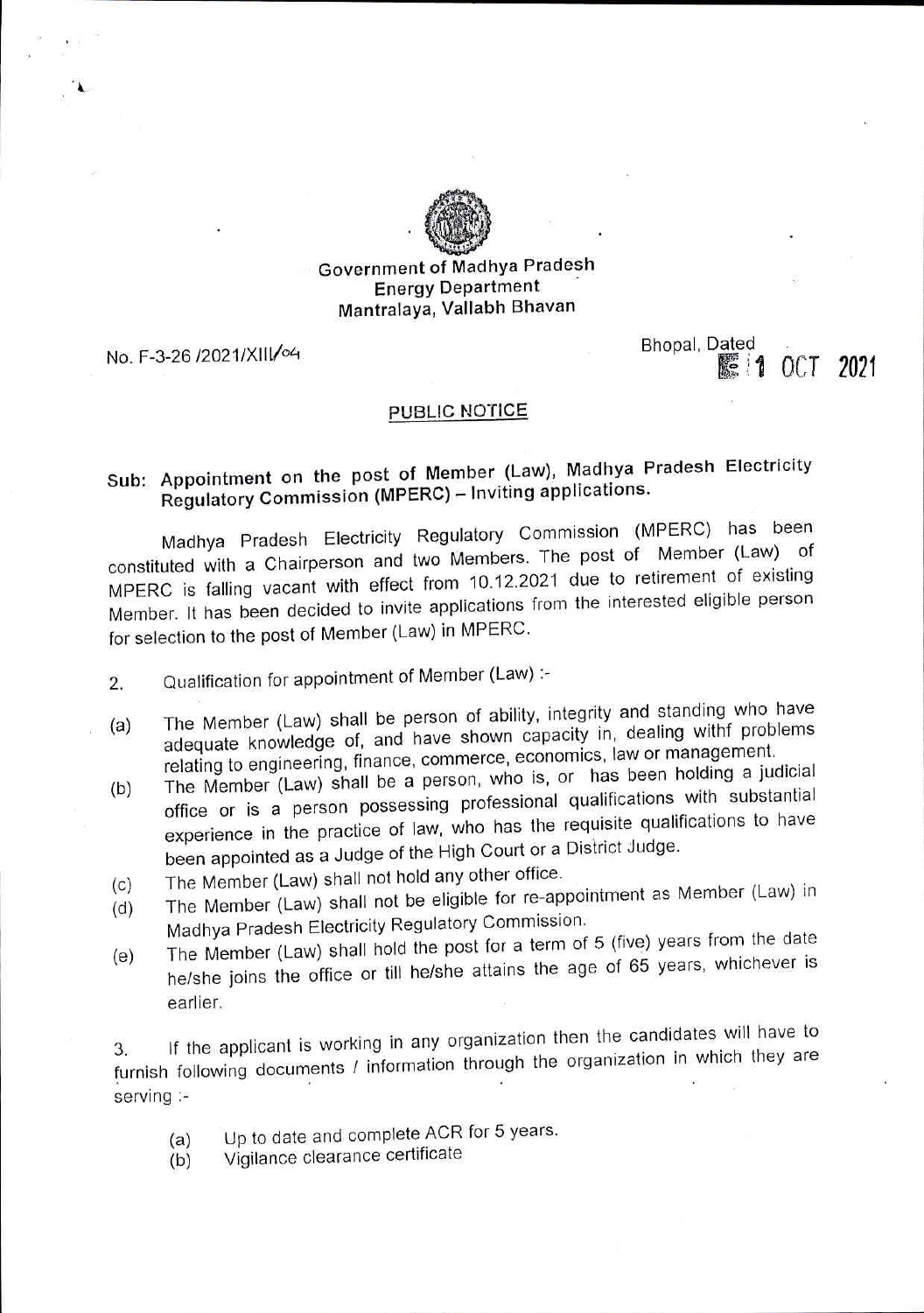- Whether any penalty has been imposed on the applicant in the past (If so, details thereof) **(c) (i)**
	- Details of penalty (if any) in operation against the applicant as or ddt6 An undertaking that they would have no objection in relieving him in case  $(i)$
- he is offered appointment. (d)

The applicant should not have any financial or other interest, which is likely to 4. The applicant should not have any imancial of street the Collaration in format prejudice instructioning as a mean interesting by the candidate alongwith his / her<br>given at Annexure-I should be furnished by the candidate alongwith his / her prejudice his functioning as a

application.<br>5. The salary, allowances and other terms and conditions of service of the Member State this salary, and the State Government vide Madhya Pradesh Electricity<br>shall be as prescribed by the State Government vide Madhya Pradesh Electricity shall be as presensed by the conditions of the<br>Requilatory Commission (Salary, Allowance and other service conditions of the 5.

6. The last date of receipt of application is 09.11.2021. The envelope containing<br>application may be superscribed as "Application for the post of Member (Law), MPERC". Applications received after due date will not be considered.

The applicants are requested to mention the following details in the resume:- 7.

Name, age, date of birth, educational qualifications, position now held, detail of posts previously held with experience in the practice of Law and field of power sector.

The application should also contain the details of office(s) held, employment, consultancy works, practice of Law that he may have engaged in, clearly indicating his role and contribution thereof.

The experienced and qualified eligible person may send their full resume to the Principal Secretary at the following address:- 8.

Principal Secretary, Government of Madhya Pradesh Energy Department, Mantralaya, Vallabh Bhawan-2, Bhopal-462004 (M.P.) FAX- 0755 - 2678360

(Neeraj Agarwal) Officer on Special Duty, Govt, of Madhya Pradesh Energy Department